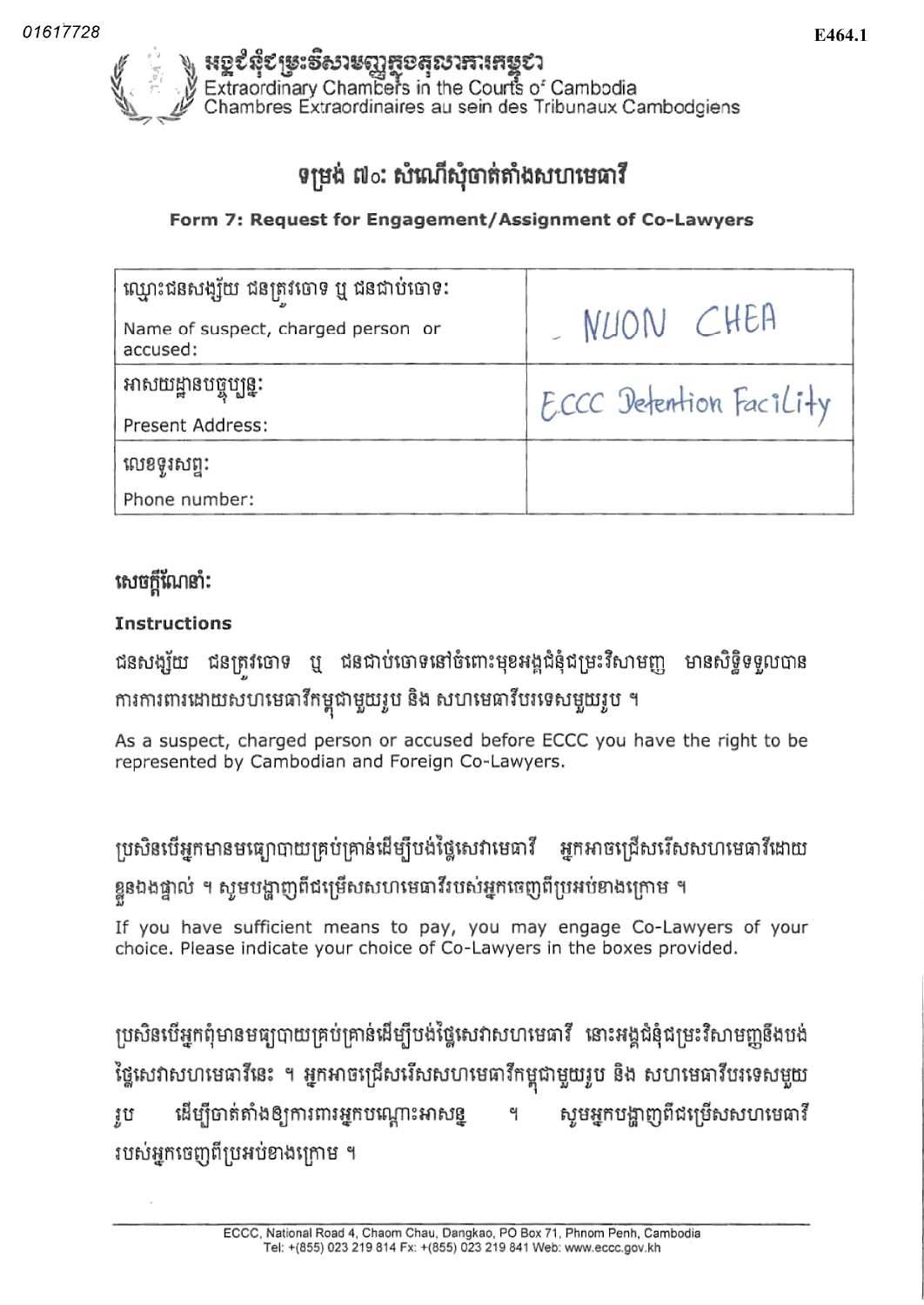If you lack sufficient means to pay, the ECCC will pay for your Co-lawyers. You may choose one Cambodian Co-Lawyer and one Foreign Co-Lawyer to be provisionally assigned to represent you. Please indicate your choice of Co-Lawyers in the boxes provided

### មធ្យោបាយគ្រប់គ្រាន់

#### Sufficiency of Means

តើអ្នកមានមធ្យោបាយគ្រប់គ្រាន់ដើម្បីជួលមេធាវីដោយខ្លួនឯងដែរឬទេ?

Do you have sufficient means to engage your own lawyers

| □ បាទ      | $\Box$ ig | ប្រសិនបើគ្មាន ស្ទូមបំពេញទំម្រង់ ៨ៈ សេចក្តីថ្លែងអំពីមធ្យោបាយ |
|------------|-----------|-------------------------------------------------------------|
| $\Box$ Yes | V No      | If no, please complete Form 8 - Declaration of Means.       |

#### $m$

#### Languages

សូមបញ្ជាក់ពីភាសាដែលអ្នកនិយាយ

Please indicate what languages you speak

# $K$ hmer

### $m$ រព្រើសរើសសហមេធាវី

#### Selection of Co-Lawyers

# ស្ទមបញ្ជាក់ពីសហមេធាវីដែលអ្នកបានជ្រើសរើសដើម្បីការពារអ្នក

Please indicate the Co-Lawyers that you have chosen to represent you.

- សហមេធាវីកម្ពុជា 9.
- $1.$ Cambodian Co-Lawyer

ជម្រើសទីមួយ:

First Choice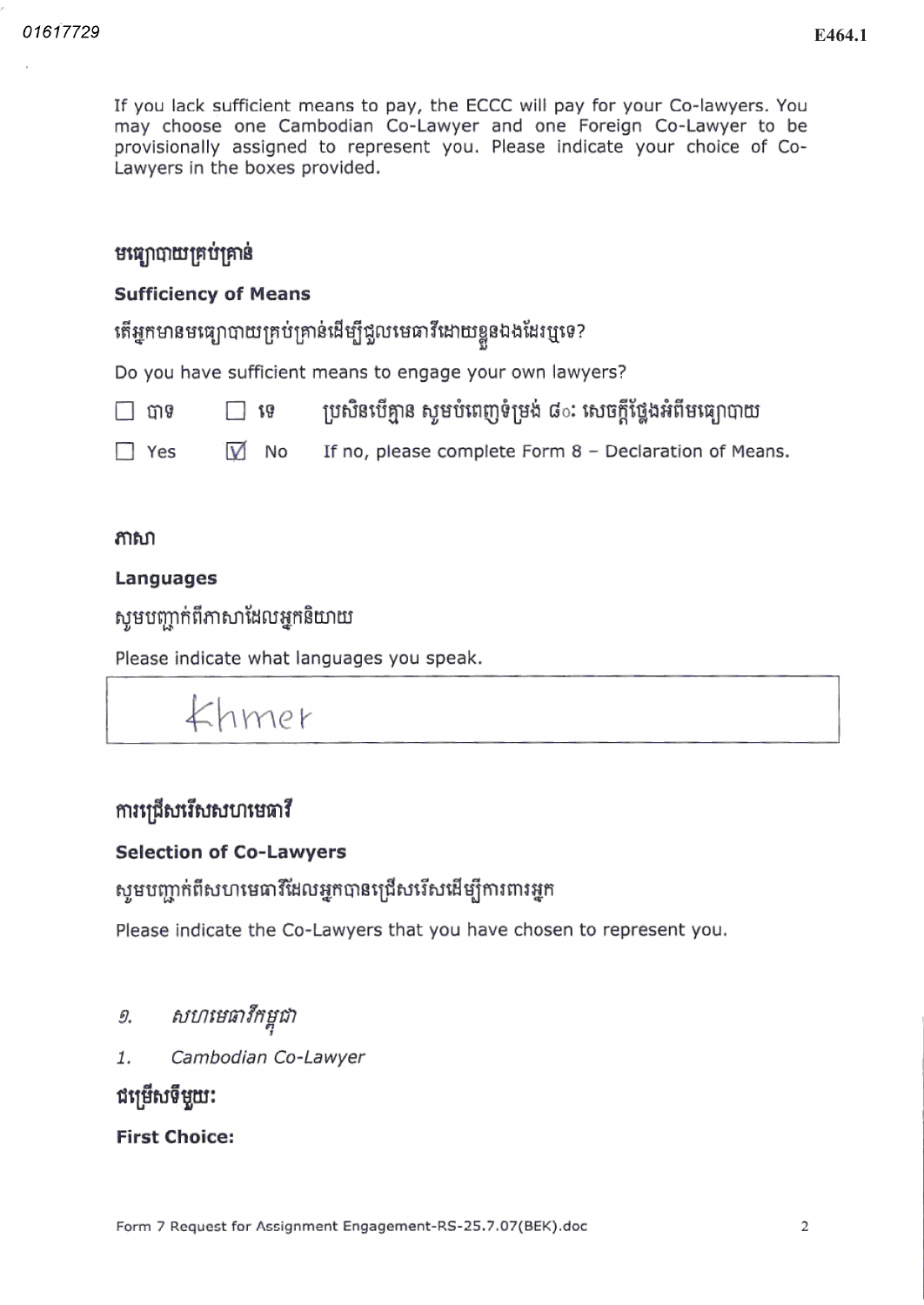| ឈ្មោះ            |          |  |
|------------------|----------|--|
| Name:            | SON ARUN |  |
| ់ឈ្មោះការិយាល័យៈ |          |  |
| Office:          |          |  |

### ជម្រើសទីពីរ:

### **Second Choice:**

| ឈ្មោះ            |  |
|------------------|--|
| Name:            |  |
| ់ឈ្មោះការិយាល័យ: |  |
| Office:          |  |

### ២. *សហមេធាវីបរទេស*

2. Foreign Co-Lawyer

## ជម្រើសទីមួយ:

### **First Choice:**

| ឈ្មោះ                        | - DOREEN CHEN |
|------------------------------|---------------|
| Name:                        |               |
| ឈ្មោះការិយាល័យៈ              |               |
| Office:                      |               |
| --<br>a and the state of the |               |

### ជម្រើសទីពីរ:

### **Second Choice:**

| ឈ្មោះ                    |  |
|--------------------------|--|
| Name:                    |  |
| ់ឈ្មោះការិយាល័យ <b>:</b> |  |
| Office:                  |  |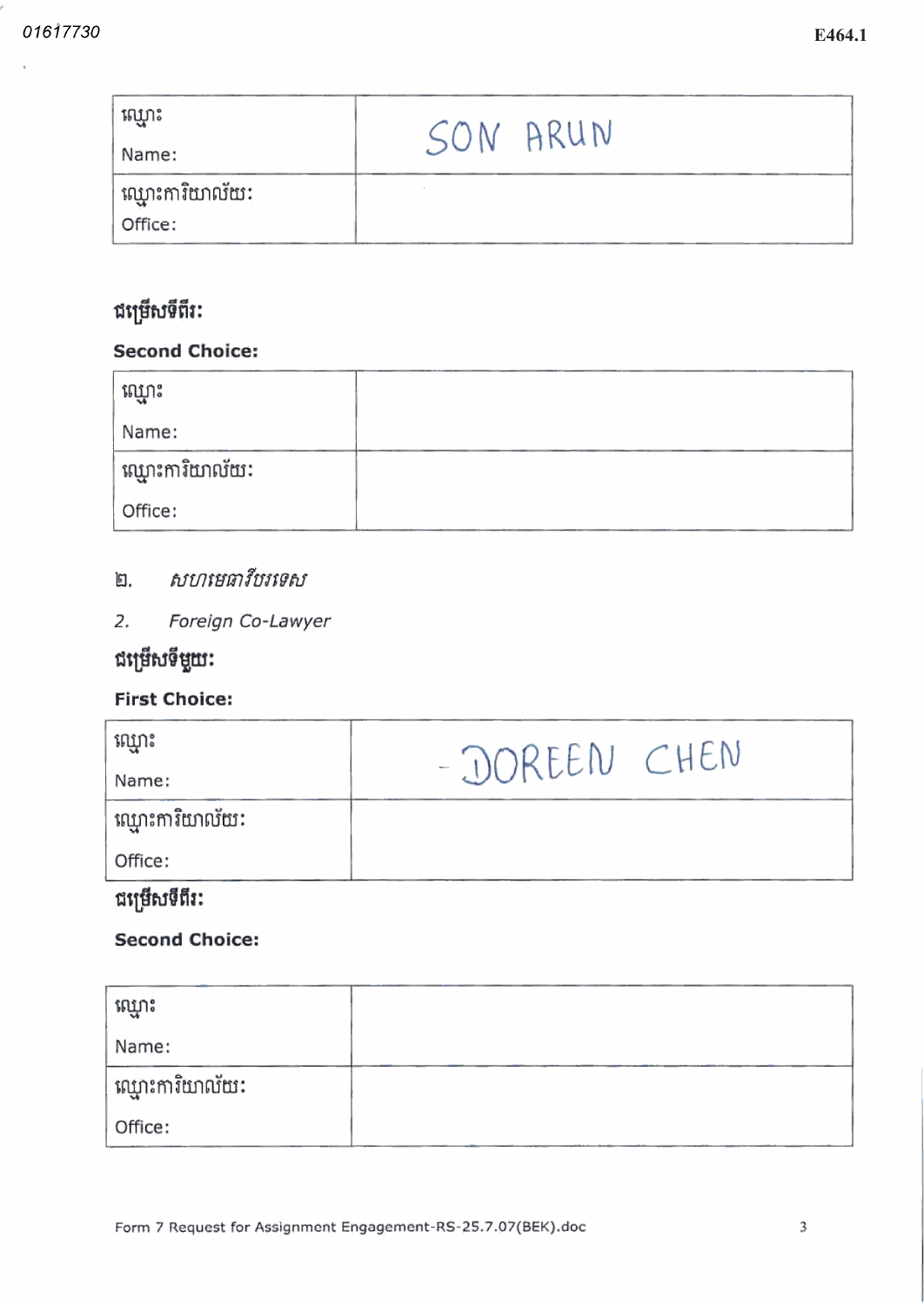### សេចក្តីប្រកាស

#### **Declaration**

តាមរយៈទម្រង់សុំការចាត់តាំងសហមេធាវីនេះ

ខ្ញុំសួមផ្តល់អំណាចទៅសហមេធាវីដែលមានឈ្មោះ

ខាងលើ ដើម្បីការពារខ្ញុំនៅចំពោះមុខអង្គជំនុំជម្រះវិសាមញ្ញ ។

I hereby give authorisation for any of the above-named Co-Lawyers to represent me before the ECCC.

ı ណ្ណោ የበ የወን

Name

Signature

Date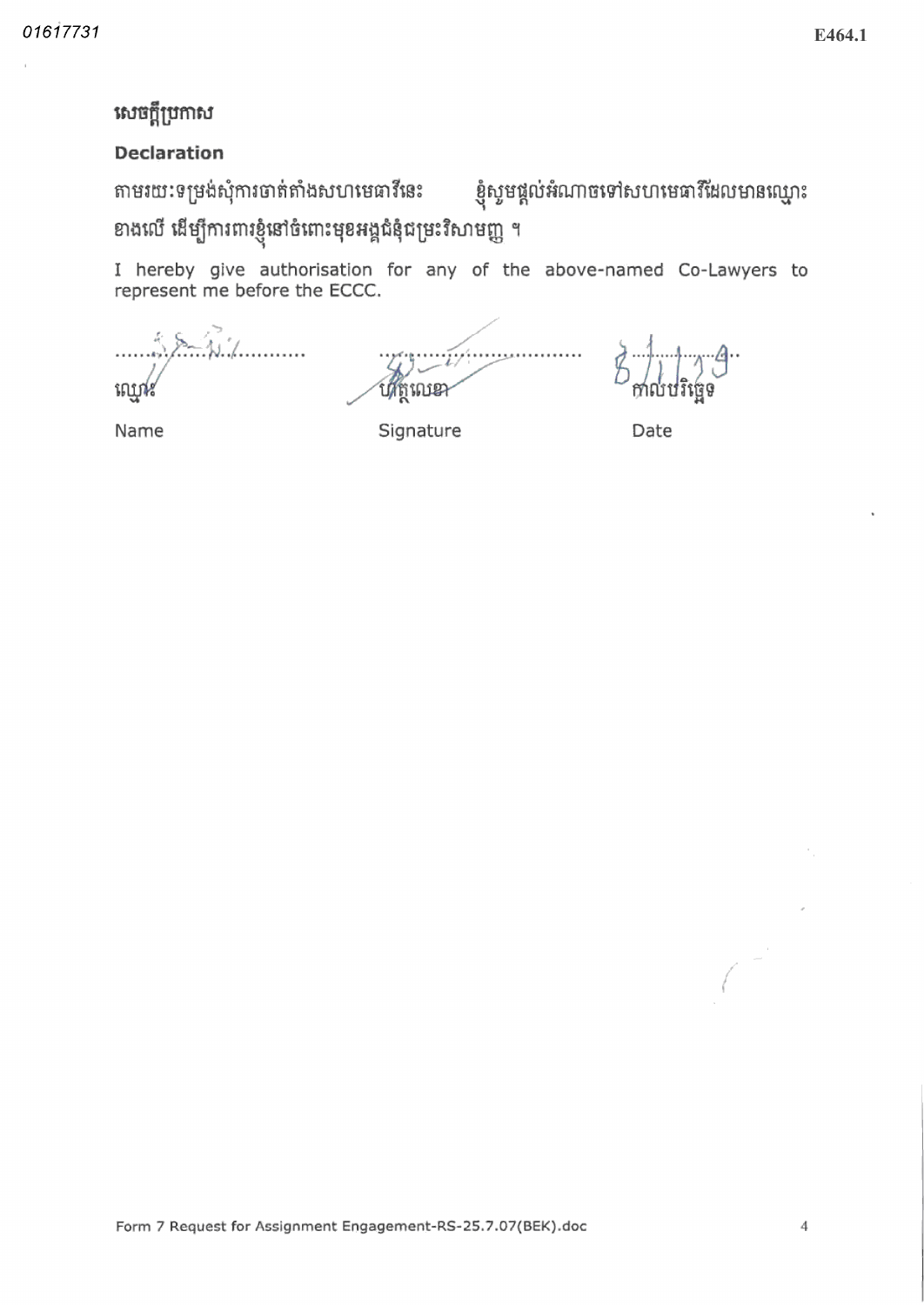#### E464.1

# ភាពទំនេះ និង ការត្រៀមលក្ខណៈ(ត្រូវបំពេញដោយអង្គភាពគាំពារការការពារក្តី DSS) Availability and Standing (To be completed by DSS)-

| ឈ្មោះសហមេធាវី:            | ភាពទំនេះត្រូវបានបញ្ជាក់       | ការត្រៀមលក្ខណៈត្រូវបានបញ្ជាក់ |
|---------------------------|-------------------------------|-------------------------------|
| Name of Co-Lawyer:        | <b>Availability confirmed</b> | <b>Standing confirmed</b>     |
| DOREEN CHEN               | YB                            | YES                           |
|                           |                               |                               |
|                           |                               |                               |
|                           |                               |                               |
|                           | 10 January 2019               |                               |
| ហត្ថលេខា                  | កាលបរិច្ឆេទ                   |                               |
| Signature<br>Isaac Endele | Date                          |                               |

ប្រធានអង្គភាពគាំពារការការហារក្តី

Head, Defence Support Section